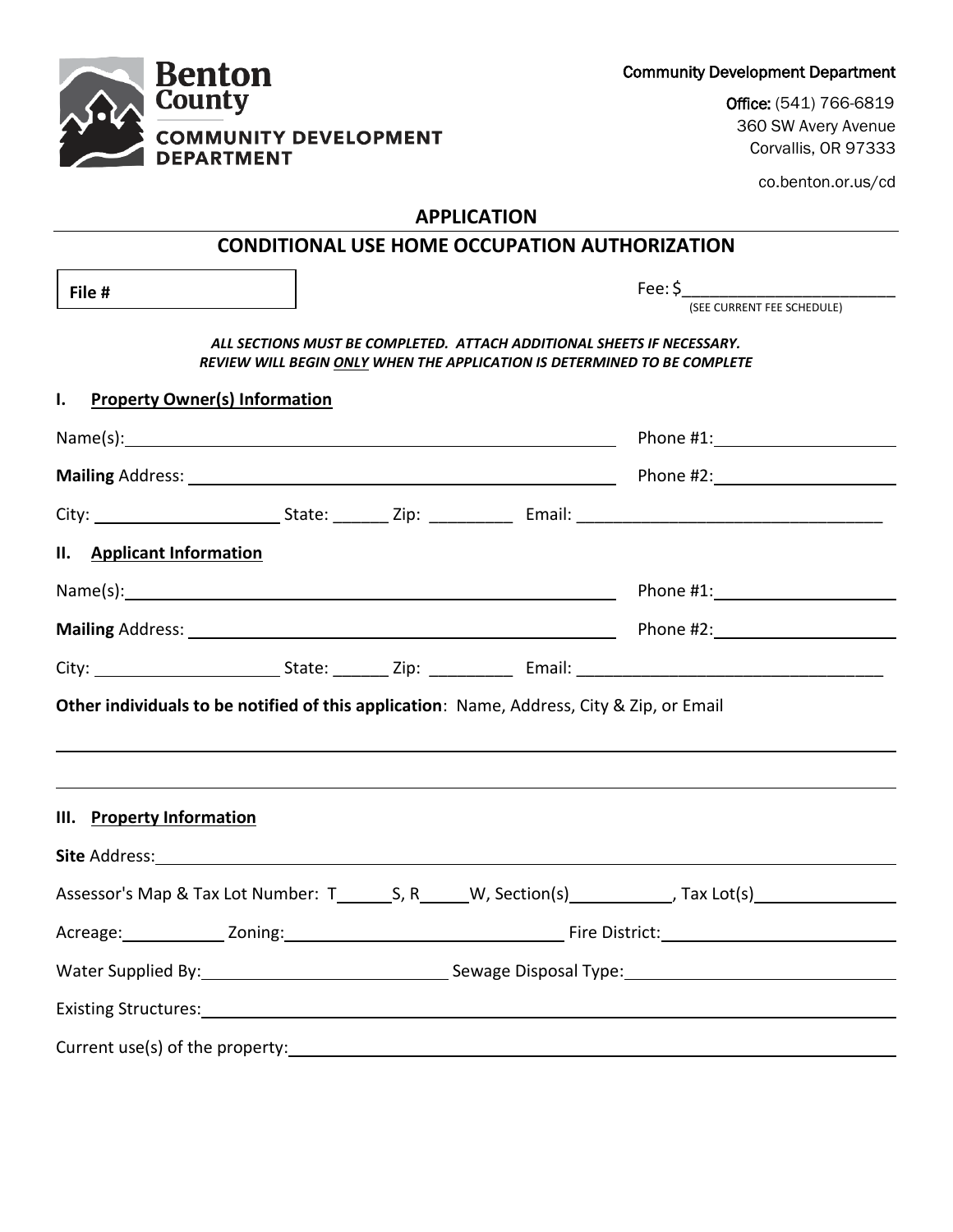#### **IV. Business Description**

| Business Name: Name: Name and Separate and Separate and Separate and Separate and Separate and Separate and Separate and Separate and Separate and Separate and Separate and Separate and Separate and Separate and Separate a |                                                                                                                                                                                                                                           |  |  |  |
|--------------------------------------------------------------------------------------------------------------------------------------------------------------------------------------------------------------------------------|-------------------------------------------------------------------------------------------------------------------------------------------------------------------------------------------------------------------------------------------|--|--|--|
| Description of home-based business: 1999 and 200 million and 200 million and 200 million and 200 million and 20                                                                                                                |                                                                                                                                                                                                                                           |  |  |  |
|                                                                                                                                                                                                                                |                                                                                                                                                                                                                                           |  |  |  |
|                                                                                                                                                                                                                                | ,我们也不会有什么。""我们的人,我们也不会有什么?""我们的人,我们也不会有什么?""我们的人,我们也不会有什么?""我们的人,我们也不会有什么?""我们的人                                                                                                                                                          |  |  |  |
|                                                                                                                                                                                                                                |                                                                                                                                                                                                                                           |  |  |  |
|                                                                                                                                                                                                                                |                                                                                                                                                                                                                                           |  |  |  |
|                                                                                                                                                                                                                                | $\Box$ Yes $\Box$ No I/We are requesting to establish or increase the size of the home-based business up to 50% in<br>excess of the dimensional standards provided by Benton County Code (BCC) 91.205 through 91.215.                     |  |  |  |
|                                                                                                                                                                                                                                | Maximum area of all proposed and existing signs: Maximum and the matter of the matter of the matter of the matter                                                                                                                         |  |  |  |
|                                                                                                                                                                                                                                | Other than signs, what external evidence of a business may be visible from outside the structure?                                                                                                                                         |  |  |  |
|                                                                                                                                                                                                                                | Will items be stored outside?<br><u> Listorage</u> area currently screened from the road and                                                                                                                                              |  |  |  |
| Number of non-resident employees working on-site for the business:<br>Number of non-resident employees working on-site for the business:<br>Universely                                                                         |                                                                                                                                                                                                                                           |  |  |  |
|                                                                                                                                                                                                                                |                                                                                                                                                                                                                                           |  |  |  |
| *A "round trip" is equal to two trips.                                                                                                                                                                                         |                                                                                                                                                                                                                                           |  |  |  |
|                                                                                                                                                                                                                                | $\mathbf{r}$ and $\mathbf{r}$ and $\mathbf{r}$ are the set of the set of the set of the set of the set of the set of the set of the set of the set of the set of the set of the set of the set of the set of the set of the set of the se |  |  |  |

Will the proposed use produce noise or obnoxious odors, vibrations, glare, or fumes detectable outside the structure in which the business occurs?

**V. Attached Documentation:** With all land use applications, the "burden of proof" is on the applicant. It is important that you provide **ALL** the information listed on the following pages at the time you submit your application. The processing of your application does not begin until the application is determined to be complete.

## Conditional Use Criteria *- Please answer in detail on a separate sheet of paper.*

- 1) Describe how the proposed use will not seriously interfere with uses on adjacent property, with the character of the area, or with the purpose of the zone. Include any special measures you propose to undertake in order to minimize the impacts on adjacent properties and to ensure compliance with the purpose of the zone. Consider such features as: location of the use on the parcel; driveway location; parking area(s); on-site traffic circulation; landscape or fencing separations; size of structures; signs; noise; air emissions.
- 2) Describe how the proposed use will not impose an undue burden on any public improvements, facilities, utilities, or services available to the area. Include any special measures you propose to undertake in order to minimize the impacts on public services. Consider such features as: road capacities in the area; driveway location; exterior lighting; drainage.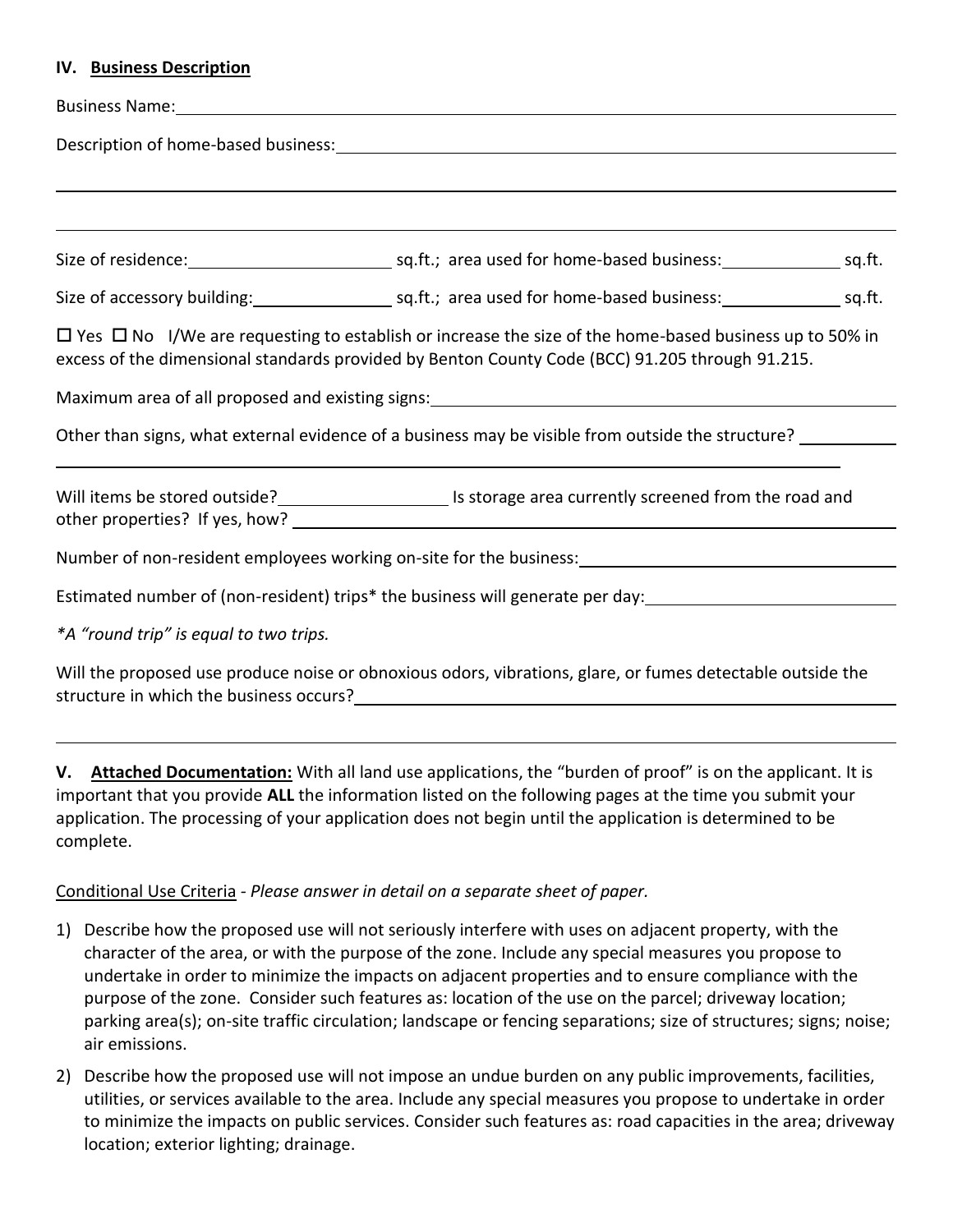- 3) If the property is zoned EFU or FC describe how the proposed use:
	- a) Will not force a significant change in accepted farm or forest practices on surrounding lands devoted to farm or forest use; and
	- b) Will not significantly increase the cost of accepted farm or forest practices on surrounding lands devoted to farm or forest use.

# **Attachments**

- 1) A copy of the most recent deed(s) covering the subject property.
- 2) A copy of the easement granting access to any proposed parcel that does not have frontage on a public road.
- 3) An accurate scale drawing of the property, showing the locations of all existing and proposed structures, roads, water supply, septic system, easements, and driveways. Label all tax lots.
- 4) A well log or pump test, if available, for any existing well or spring used to support the proposed use (such as bathroom(s), water for processing, etc.). Well logs can be found at http://apps.wrd.state.or.us/apps/gw/well\_log/Default.aspx. *Note: A pump test, done to County standards, may be required.*
- 5) A copy of any septic system records or permits, if the proposed use will include bathrooms or will connect to the septic system. *Note: An evaluation by Environmental Health may be required of an existing system unless the system was recently installed or repaired.*

\_\_\_\_\_\_\_\_\_\_\_\_\_\_\_\_\_\_\_\_\_\_\_\_\_\_\_\_\_\_\_\_\_\_\_\_\_\_\_\_\_\_\_\_\_\_\_\_\_\_\_\_\_\_\_\_\_\_\_\_\_\_\_\_\_\_\_\_\_\_\_\_\_\_\_\_\_\_\_\_\_\_\_\_\_\_\_\_\_

6) Is the only access or proposed access to the property via a road that crosses a railroad?

**Yes No** If yes, please draw the location on your map and explain here:

## **Acknowledgments**

*Initial*

- \_\_\_\_\_\_\_ I am aware that **building permits and/or plans review may be required** by this Department for any structural modification, addition, or change in occupancy of any building or any change to the electrical, plumbing or mechanical systems of any building.
- I declare that I am the owner, contract purchaser or lessee of the above noted premises; that the home-based business does not violate any deed restrictions attached to the property involved; that I have obtained all approvals and/or licenses related to the home-based business; and that the information contained herein is true and accurate to the best of my knowledge.
	- \_\_\_\_\_\_\_ I understand that if the Planning Official determines that a nuisance or abuse of an authorized and lawfully established home-based business exists, the Planning Official may direct the owner to correct the nuisance, relocate the use, or terminate use of the home-based business on the property.
	- \_\_\_\_\_\_\_ I recognize that this planning permit, if approved, is valid for only the business as described in this application, and that any change in the character or the use requires a new application.
	- \_\_\_\_\_\_\_ I understand I am required to file a personal property return with the Benton County Assessment Department. (Contact the Assessment Dept. at 541-766-6855 for more information. Note: If your application is approved, the Assessment Dept. will be notified of your proposed business.)